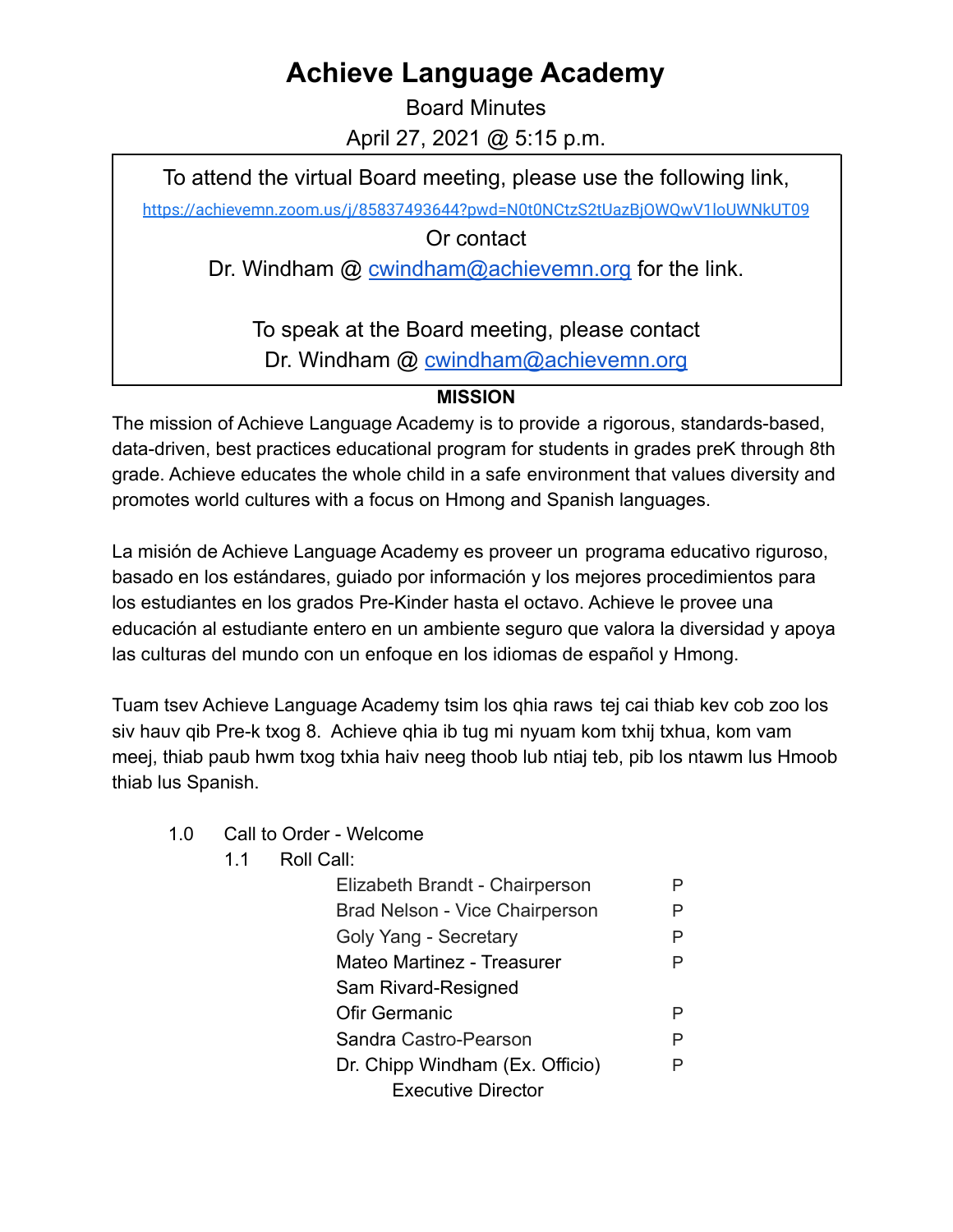- 1.2 Approval of the Order of the Agenda\*
	- 1.2.a Motion: To approve the Order of the Agenda
		- M/S/P:Mateo/Sandra(yes:Beth, Brad, Goly, Sandra, Mateo)
- 1.3 Pledge of Allegiance
- 1.4 Reading of the ALA Mission Statement
- 1.5 Conflict of Interest Disclosure
- 2.0 Information and Communications
	- 2.1 Public Comment
	- 2.2 Authorizer Comment
	- 2.3 Executive Director Report\*
- 3.0 Approval of the Consent Agenda Motion: To approve the Consent Agenda M/S/P:Goly/Mateo(yes:Beth, Brad, Goly, Ofir, Mateo,Sandra)
	- 3.1 March Minutes\*
	- 3.2 A Chance To Grow Contract (MA BILLING)\*
	- 3.3 Navigate Care Counseling School Nurse Contract Renewal\*

## 4.0 Business

- 4.1 Governance
	- 4.1.a Strategic Plan Update
	- 4.1.b Done Right Food Service Contract Renewal\* Motion: To approve the renewal contract with Done Right Food Services Inc. as Achieve Language Academy's food service provider for the FY22 school year. M/S/P:Brad/Sandra (yes:Beth, Ofir, Sandra, Brad,Goly,

Mateo)

- 4.1.c Executive Director's Evaluation Discussion/Directions\*
- 4.1.d Discussion Move Governance and Finance Committee to WEDNESDAY, June 9.
- 4.1.e Discussion Cancel all July Board Committees and Meetings unless a Committee needs to meet. This would be determined by the Committee Chair.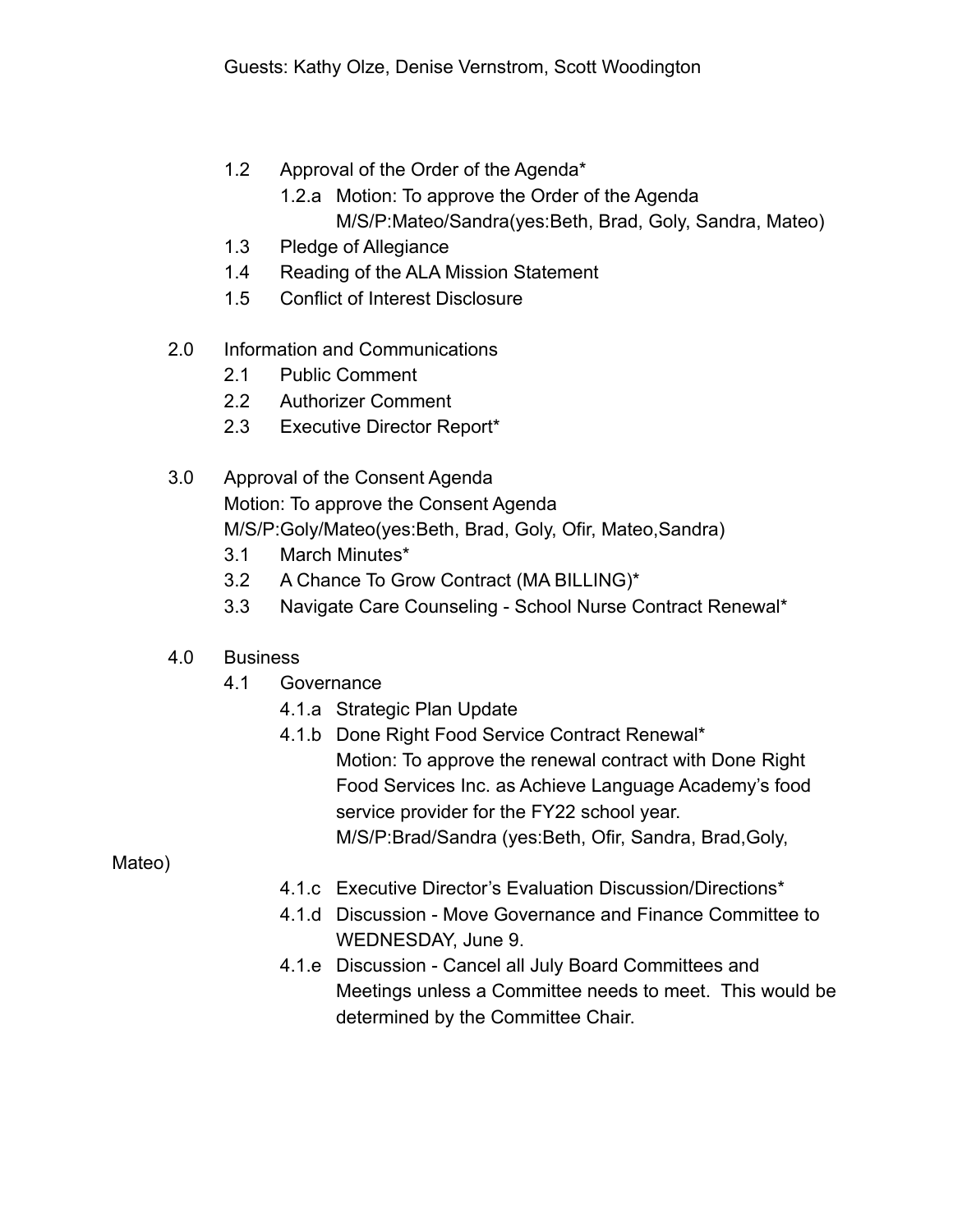- 4.1.f Discussion Change Board Calendar dates, effective July 1,
	- 2021, to the following:

First Tuesday:

4:00 Governance

5:00 Finance

First Thursday:

4:00 Academic

Second Tuesday:

5:15 Full Board Meeting

No July Meetings unless the Committee Chair asks for a meeting with their Committee.

- 4.2 Finance
	- 4.2.a March Finance Report\*
	- 4.2.b Budget worksheets Discussion\* -Reminder that all departments should have submitted their budgets
	- 4.2.c ESSER Funding Update\*
- 4.4 Operations
- 4.5 Academic
- 5.0 Policies
	- 5.1 NEW POLICY (201) Policy Adoption and Implementation of Policy Policy. (Governance Committee) Third Read\* Motion: To approve the adoption of policy 201 "Development, Adoption, and Implementation of Policies". M/S/P:Goly/Ofir (yes:Beth, Brad,Goly, Sandra, Mateo, Ofir)
	- 5.2 NEW POLICY Records Retention Policy (Governance Committee) First Read\*
	- 5.3 NEW POLICY Data Management and Access Policy (Governance Committee) First Read\*
- 6.0 Information and Other Business Sharing
	- 6.1 Performance Framework Review and Discussion regarding Committee work.\*
	- 6.2 Lease Aid Application\*
	- 6.3 MACS Training Calendar\* Reminder that at least one training must be done by May Board Meeting.